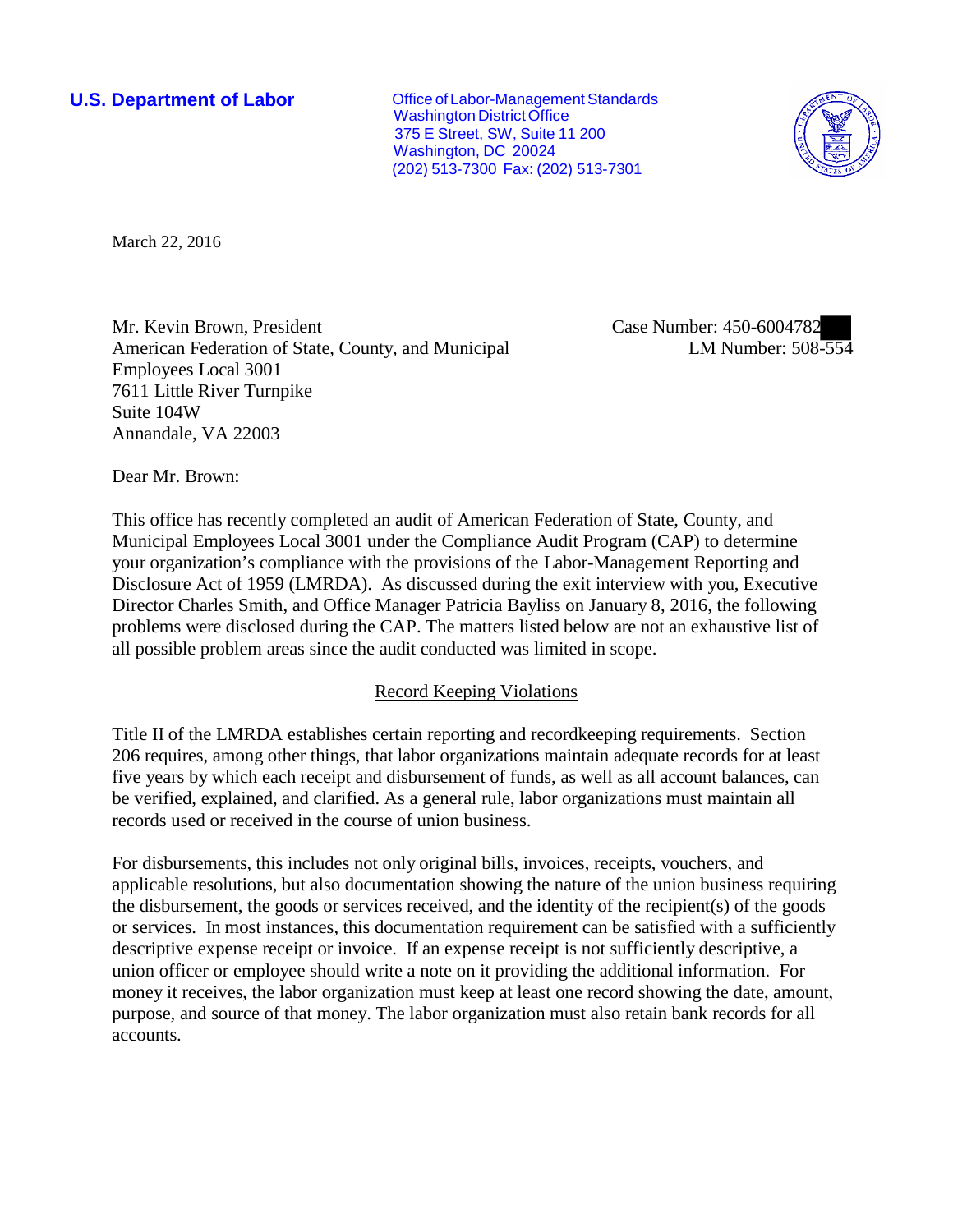The audit of Local 3001's 2012 records revealed the following record keeping violations:

1. Lack of Salary Authorization

Local 3001 lacked documentation of the executive board and/or membership authorizing Executive Director Smith's salary. Local 3001 did not maintain records to verify that the salary amount reported on the LM-3 was the authorized amounts and therefore were correctly reported. The union must keep a record, such as meeting minutes, to show the current salary amount authorized by the entity or individual in the union with the authority to establish salaries.

2. Employers Check-off Receipts

Local 3001 failed to maintain some employer dues check-off lists from the following employers: Fairfax County Public Schools, National Express Transit/ Forsythe Transportation INC (VA), and Prince Williams County Employees. Union receipts records must include an adequate identification of each receipt of money. The records should show the exact date that the money was received, the identity of the source of the money, and the individual amount received from each source.

3. Failure to Maintain Disbursement Receipts

Local 3001 wrote numerous checks each month to Colonial Insurance for members' life and accidental insurance. There were no records to indicate the purpose of these payments, the names of the members it covered and the premium amount for each covered member.

Labor organizations must retain original receipts, bills, and vouchers for all disbursements. The president and treasurer (or corresponding principal officers) of your union, who are required to sign your union's LM report, are responsible for properly maintaining union records.

Based on your assurance that Local 3001 will retain adequate documentation in the future, OLMS will take no further enforcement action at this time regarding the above violations.

## Reporting Violations

The audit disclosed a violation of LMRDA Section 201(b), which requires labor organizations to file annual financial reports accurately disclosing their financial condition and operations. The Labor Organization Annual Report, Form LM-3, filed by Local 3001 for the fiscal year ended December 31, 2012, was deficient in the following areas: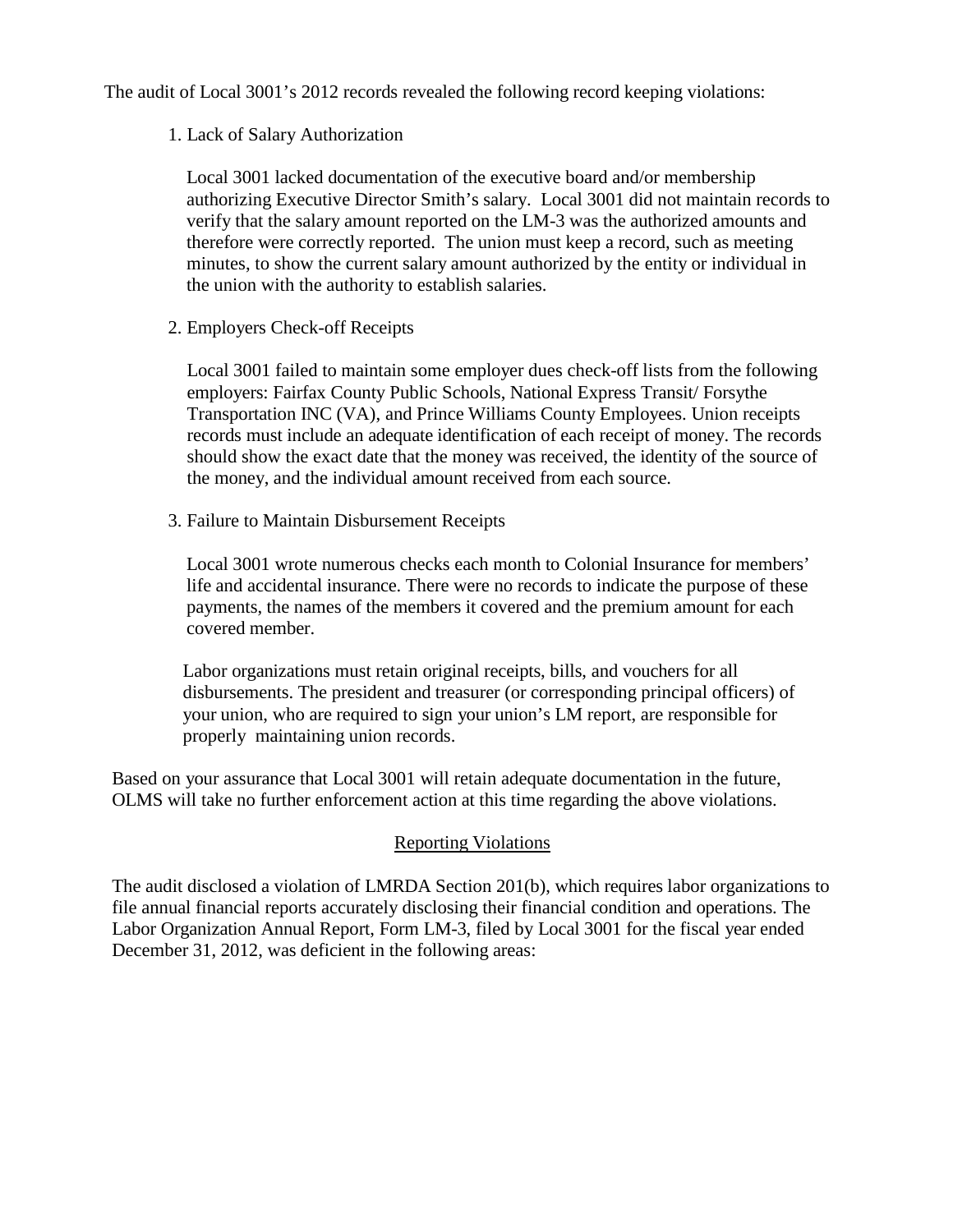1. Reported Cash Balances

Beginning and ending cash balances reported in Item 25 of the 2012 LM-3 report did not include the funds in the union's trust account. The audit revealed that the beginning cash balance reported on the Form LM-3 report for December 31, 2012 is understated by \$35,689.

The LM-3 instructions state Item 25 (Cash) is to include all cash on hand, including cash, checks, and money orders, even if they have not been deposited yet. Also included are deposited funds from checking, savings, certificates of deposit, and money market accounts.

2. Net Assets

Local 3001 failed to include the correct amount in Item 37 (Net Assets). Item 37 (C) (net assets at start of reporting period) on the 2012 LM-3 should be the same as Item 37 (D) (net assets at end of reporting period) on the 2011 LM report, or you must provide a sufficient explanation in Item 56 (additional information) to explain the difference.

3. Total Receipts and Disbursements

The total receipts and disbursements reported in Items 44 and 55 (Total Receipts and Total Disbursements) do not match the total figures calculated during the audit. The local must accurately report total receipts and total disbursements on its LM-3 report.

Local 3001 reported on the 2012 LM-3 \$186,986 in total receipts. OLMS calculated \$240,143, a difference of \$53,157 more in receipts. Local 3001 reported \$186,638 in total disbursements on their LM-3 and OLMS calculated \$212,879, a difference of \$26,241.

The instructions for Statement B (Receipts and Disbursements) of Form LM-3 state that receipts must be recorded when money is actually received by the union and disbursements must be recorded when money is actually paid out by the union. Transfers between separate bank accounts or between special funds of your organization, such as vacation or strike funds, do not represent the flow of cash in and out of your organization. Therefore, these transfers should not be reported as receipts and disbursements of your organization.

Local 3001 must file an amended Form LM-3 for fiscal year ending December 31, 2012 to correct the deficient items discussed above. Included with this letter is a blank form and instructions; additionally, forms and instructions are available on the OLMS website (www.olms.dol.gov). The amended Form LM-3 should be submitted to this office at the above address as soon as possible, but not later than April 8, 2016. Before filing, review the report thoroughly to be sure it is complete, accurate, and signed properly with original signatures.

## Other Issues

The union received \$25,000 in a settlement from an employer in 2012. The funds from the